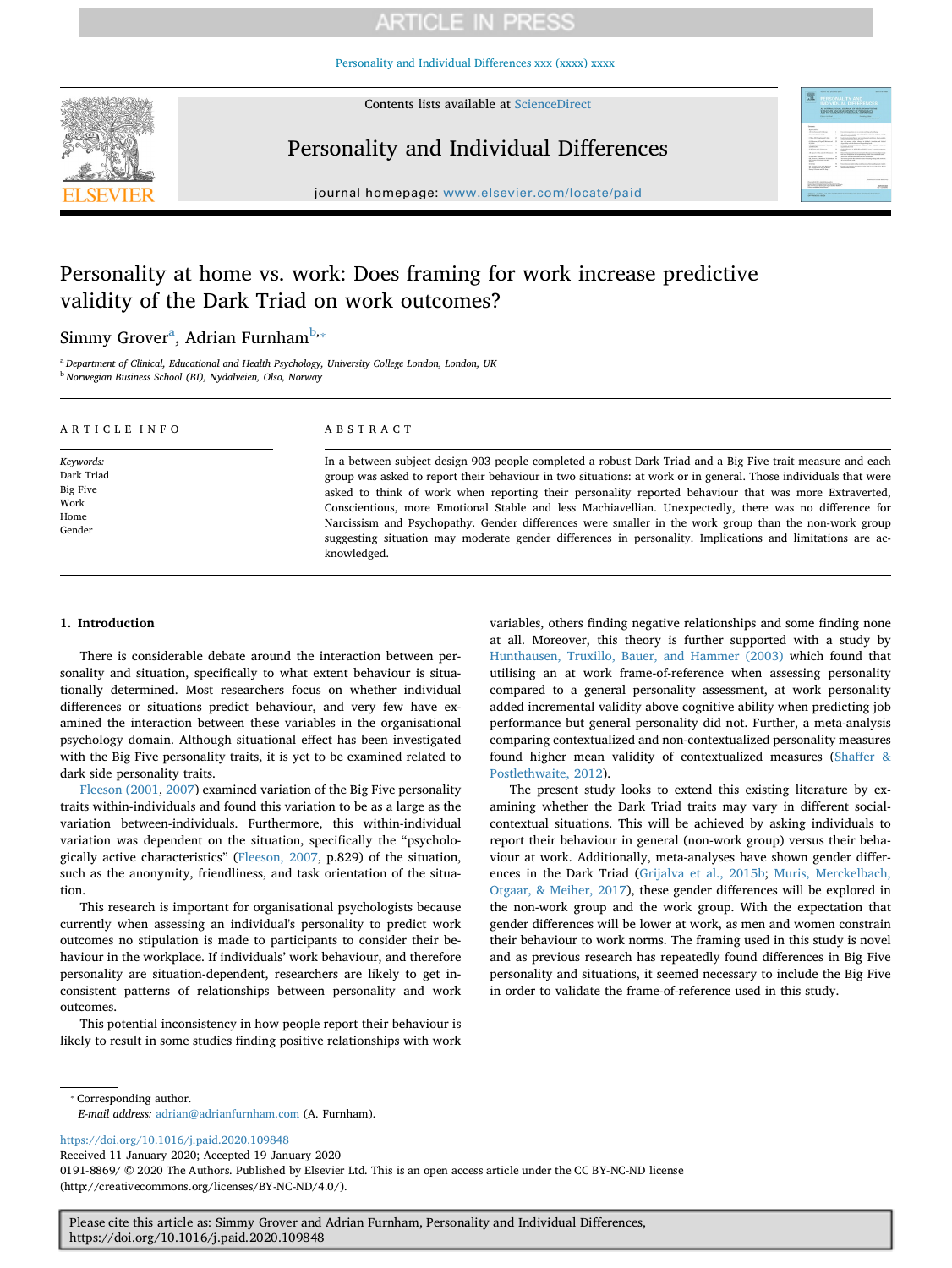#### *1.1. Situational differences and Big Five personality*

The research examining variation in Big Five personality traits across interpersonal contexts and social roles [\(Donahue & Harary, 1998](#page-5-6); [Robinson, 2009;](#page-5-7) [Sheldon, Ryan, Rawsthorne, & Ilardi, 1997\)](#page-5-8) has consistently found that individuals tend to report more Conscientious behaviour at work than they report in more social roles such as those with friends and family. However, the results for the other Big-Five traits have been less consistent: [Donahue and Harary \(1998\)](#page-5-6) and [Sheldon et al. \(1997\)](#page-5-8) found Agreeableness to be higher in an employeeand friend-roles when compared to partner-roles and family-roles, however, [Robinson \(2009\)](#page-5-7) found Agreeableness to be lowest with parents, followed by work colleagues and then highest with friends. Robinson theorises that individuals adapt their personalities to the social context in a systematic way, however, there is also a core of consistency within individuals.

Utilising an experience sampling method, [Fleeson \(2007\)](#page-5-1) assessed participants' personality and characteristics of the situation they had just experienced, at multiple time points and the findings showed that the predictive power of the situation characteristics was dependant on the personality trait. The results showed that Neuroticism increased with task orientation. Conscientiousness increased with greater task orientation and anonymity. Agreeableness was found to increase as friendliness increased and reduced as task orientation increased. These findings provide initial evidence of within-individual variability across situations. Furthermore, the results support those prior in self-perception studies of personality traits across roles and contexts (e.g. [Donahue](#page-5-6) [& Harary, 1998](#page-5-6); [Robinson, 2009;](#page-5-7) [Sheldon et al., 1997](#page-5-8)).

[Donahue and Harary \(1998\)](#page-5-6) explored self-perceptions of the Big Five personality traits in different role identities. Conscientiousness was rated significantly higher than general for work identity and it was rated significantly lower than general for the spouse and daughter/son roles. The authors suggested that the salience of a legitimized chain of authority in work roles is what predicates this result as well as the expectation and reward of conscientious behaviour in the workplace. Neuroticism was higher then in general in spouse and daughter/son roles and lower than in general for work and friend roles. This was in line with the hypothesis that people are more likely to display their anxieties and have increased self-disclosure in more intimate personal relationships [\(Donahue & Harary, 1998](#page-5-6)).

For Agreeableness, work and friend role identities were rated significantly higher than general, and sibling and daughter/son roles were rated lower than general. Although the aim of this study was to examine cross-role variation in participants, the results did also highlight the consistency of the Big Five traits: the alphas for consistency were all above 0.80 [\(Donahue & Harary, 1998](#page-5-6)). However, the participants for both studies were undergraduate students and although presented with definitions for each role, these individuals may have struggled to give accurate perceptions if they have never experienced work, being a spouse, sibling or parent.

In line with the findings of previous research the following hypotheses will be tested: Individuals will report higher Conscientiousness (**H1a),** lower Neuroticism (**H1b)** and higher Agreeableness (**H1c)** in the work group compared to the non-work group.

### *1.2. Situational differences and Dark side personality*

The Dark Triad by definition encompasses antisocial behaviours. Individuals have been found to display more prosocial behaviour and more agreeable behaviour in the workplace or work roles due to the potential ease of termination in these situations ([Donahue &](#page-5-6) [Harary, 1998\)](#page-5-6). Therefore it is likely that individuals will display lower levels of Psychopathy, Machiavellianism and Narcissism in order to preserve their employment. Furthermore, as Machiavellians and narcissists are driven by status it is likely that they are more driven to hide their dark tendencies in order to maintain their level of status and

#### *S. Grover and A. Furnham Personality and Individual Differences xxx (xxxx) xxxx*

lifestyle through the job they have.

Additionally, relationships outside of work, specifically at home with family will be harder to terminate and therefore individuals may be more comfortable to display darker tendencies. Also due to the genetic effects of personality traits; for example, [Vernon, Villani, Vickers,](#page-5-9) [and Harris \(2008\)](#page-5-9) found Psychopathy and Narcissism to have moderate to large heritable components that at home and in family environments dark behaviours may be normalised by family behaviour. Individuals in a family may be more homogenous in their personality traits due to genetics. Furthermore, previous research ([Simons & Burt, 2011](#page-5-10)) has shown that certain behaviours, be they prosocial or antisocial are learned, are due to an individual's upbringing and shared environment. Therefore, when examining their behaviour in general individuals may report higher levels of the Dark Triad traits than when they are reporting on their behaviour in the workplace. Therefore, the following hypotheses will be tested: Individuals will report lower Primary and Secondary Psychopathy (**H2a**), Machiavellianism (**H2b**) and Narcissism (**H2c**) in the work group compared to the non-work group

#### *1.3. Gender differences with situations*

A recent investigation ([Robinson, 2009\)](#page-5-7) of the impact of situational factors on Big Five personality traits found that gender moderated some of the differences in personality traits in specific contexts. For Agreeableness, women were more agreeable with friends and with work colleagues. Men were much less neurotic with parents than women but there were no gender differences with friends and work colleagues. This study shows support for gender differences between context and roles but the results are not consistent. The lack of consistency could suggest that gender differences may be specific to the situation or context. Some research ([Block, von der Lippe, & Block, 1973\)](#page-5-11) has shown that personality differences between the genders may be due to varying social roles rather than innate differences. However, the fewer gender differences at work [\(Robinson, 2009\)](#page-5-7) may be because work environments are likely to constrain behaviour in both males and females in the same way, therefore any differences between the genders will be smaller at work than in general (**H3)**.

#### **2. Method**

#### *2.1. Sample*

The sample for this study consisted of 903 participants (56.3% females;  $M_{\text{age}} = 34.20$ ,  $SD_{\text{age}} = 12.25$ ). The majority (81.8%) spoke English as their first language and over half had an undergraduate degree. A large proportion of participants were from the UK (51.5%) followed by the US (21.3%), Canada (4.5%) and Australia (3.4%). All participants had some experience of full-time employment.

#### *2.2. Procedure*

The data was collected using an online survey that was advertised on web forums. Participants were incentivised to take part in the survey in order to get feedback on their personality scores.

For this between subjects design, an online survey with two alternative sets of personality questions was created. Participants with unique IP addresses were randomly given one of two sets of questions: work questions vs non-work questions. The questions for the work group and non-work group for this study were derived from those used by [Cohn, Fehr, and Maréchal \(2014\).](#page-5-12) For the work questions, participants were asked the following questions preceding the personality assessment: "*Have you ever worked*?", "*How many years of work experience do you have?*", "*What is your title at work*?" and "*Please give a short description of your average day at work*". Following this, participants were given the personality items with these instructions: *Please answer the following statements in relation to your behaviour and attitudes in the*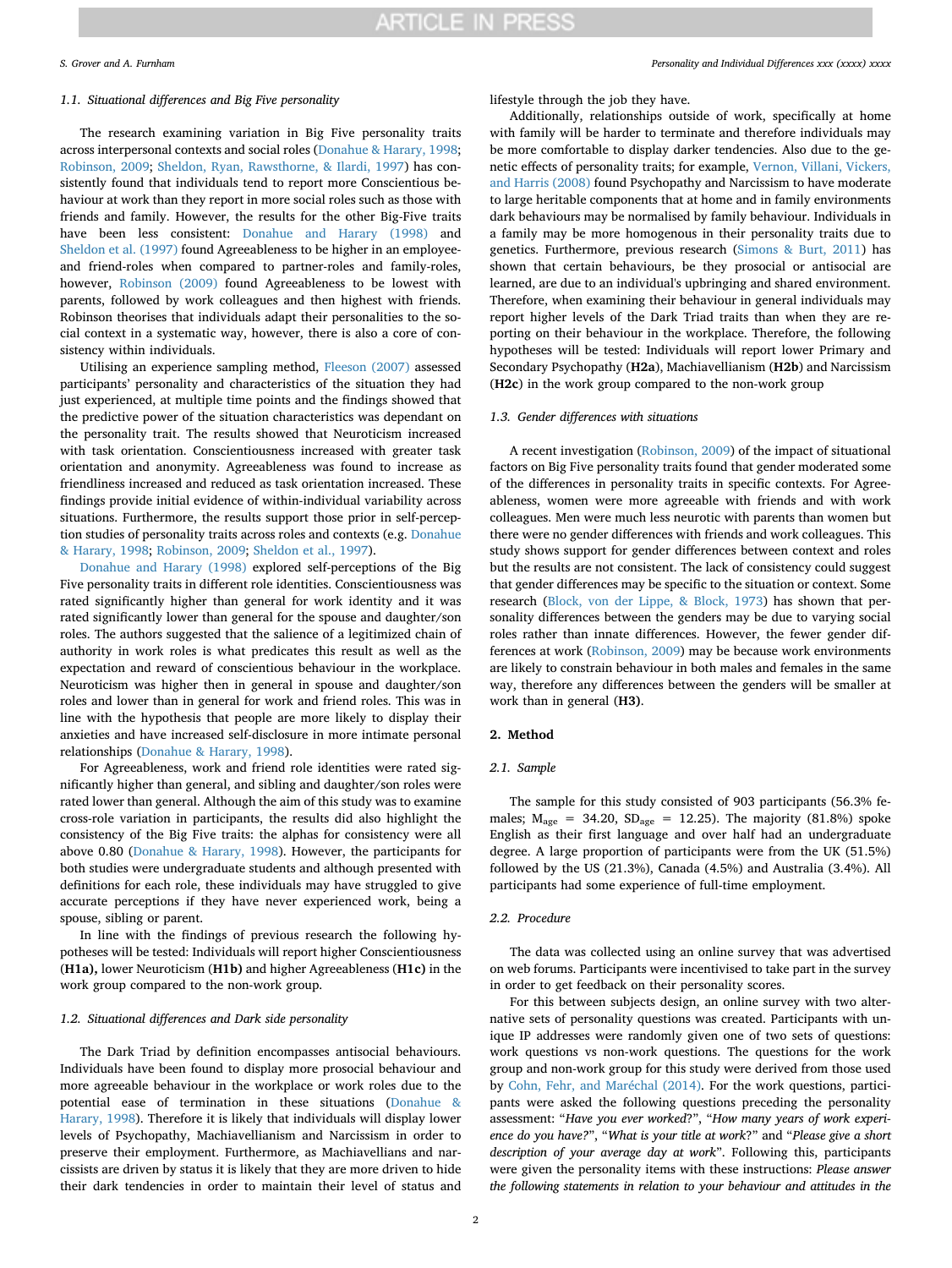#### <span id="page-2-0"></span>**Table 1**

Means, standard deviations and correlations between variables.

|              |           | Mean SD |       |             | 2           | 3          | 4           | 5           | 6           | 7           | 8          | 9         | 10        | 11        | 12        |
|--------------|-----------|---------|-------|-------------|-------------|------------|-------------|-------------|-------------|-------------|------------|-----------|-----------|-----------|-----------|
|              | Sex       | 1.56    | .50   |             |             |            |             |             |             |             |            |           |           |           |           |
| $\mathbf{2}$ | Age       | 34.20   | 12.25 | $-0.009$    |             |            |             |             |             |             |            |           |           |           |           |
| 3            | IQ        | 3.50    | 2.31  | $-0.055$    | .015        |            |             |             |             |             |            |           |           |           |           |
| 4            | <b>SM</b> | 9.33    | 3.88  | $-0.150***$ | $-0.113***$ | .006       |             |             |             |             |            |           |           |           |           |
| 5            | Ext       | 3.51    | 1.17  | .027        | $.158***$   | .001       | $.428***$   |             |             |             |            |           |           |           |           |
| 6            | Agr       | 4.53    | .99   | $.305***$   | $.111***$   | .001       | .011        | $.282***$   |             |             |            |           |           |           |           |
| 7            | Con       | 4.08    | .99   | $.078*$     | $.164***$   | .023       | $-0.171***$ | .050        | .040        |             |            |           |           |           |           |
| 8            | Neu       | 3.44    | 1.05  | $.191***$   | $-0.147***$ | $-0.074*$  | .024        | $-0.173***$ | .059        | $-0.192***$ |            |           |           |           |           |
| 9            | Ope       | 4.69    | .85   | $-0.095**$  | $-0.009$    | $-0.022$   | $.229***$   | $.098**$    | .060        | $-0.133***$ | $-0.014$   |           |           |           |           |
| 10           | Psych 1   | 2.40    | .80   | $-0.300***$ | $-0.202***$ | $-0.024$   | $.322***$   | $-0.013$    | $-0.542***$ | $-0.134***$ | .027       | $-0.020$  |           |           |           |
| 11           | Psych 2   | 2.83    | .72   | $-0.154***$ | $-0.130***$ | $-0.093**$ | $.145***$   | $-0.085*$   | $-0.277***$ | $-0.378***$ | $.368***$  | $-0.002$  | $.418***$ |           |           |
| 12           | Mach      | 2.93    | .81   | $-0.241***$ | $-0.269***$ | $-0.009$   | $.310***$   | $-0.032$    | $-0.412***$ | $-0.116***$ | $.168***$  | .050      | $.774***$ | $.462***$ |           |
| 13           | Narc      | 4.53    | 3.34  | $-0.221***$ | $-0.015$    | .044       | $.503***$   | $.369***$   | $-0.225***$ | $-0.011$    | $-0.092**$ | $.187***$ | $.461***$ | $.138***$ | $.472***$ |

*Note.* \**p* < .05. \*\**p* < .01. \*\*\**p* < .001, SM = Self-Monitoring, Ext = Extraversion, Agr = Agreeableness, Con = Conscientiousness, Neu = Neuroticism, Ope = Openness, Psych  $1 =$  Primary Psychopathy, Psych  $2 =$  Secondary Psychopathy, Mach = Machiavellianism, Narc = Narcissism.

*workplace or organisational settings. Consider your relationships with your colleagues, team and line manager*.

For the non-work group questions, participants were asked the following questions preceding the personality assessment: "*Do you have any hobbies?*", "*How many hours a week do you dedicate to these hobbies?*", "*How many individuals would you consider to be close friends of yours?*" and "*Please give a short description of the types of activities you take part in at the weekend*". Following this, participants were given personality items with these instructions: *Please answer the following statements in relation to your behaviour and attitudes in general, such as at home, at the weekend or in personal settings. Consider your relationships with your family, close friends and/or partner*.

The majority of the personality items did not require any amendment for the non-work vs. work setting. The only two items that were adapted were from the Machiavellian Personality Scale (MPS; [Dahling, Whitaker, & Levy, 2009\)](#page-5-13). The items were: "*team members backstab each other all the time to get ahead"* and *"if I show any weakness at work, other people will take advantage of it*". These were adapted to "*people backstab each other all the time to get ahead*" and *"if I show any weakness, other people will take advantage of it*" for the non-work group.

#### *2.3. Measures*

#### *2.3.1. Psychopathy*

The Levenson Self-Report Psychopathy (LRSP; [Levenson, Kiehl, &](#page-5-14) [Fitzpatrick, 1995](#page-5-14)) was used to measure Psychopathy. In this study the Cronbach's alphas for the LSRP total, Primary Psychopathy and Secondary Psychopathy were: 0.90, 0.72 and 0.88 for those in the nonwork group and 0.91, 0.70 and 0.89 for those in the work group.

#### *2.3.2. Narcissism*

Narcissism was measured using a short form of the Narcissistic Personality Inventory (NPI-16; [Ames, Rose, & Anderson, 2006](#page-5-15)). The Cronbach's alpha for the work group was 0.78 and for the non-work group was 0.76.

#### *2.3.3. Machiavellianism*

Machiavellianism was measured using the MPS ([Dahling et al.,](#page-5-13) [2009\)](#page-5-13). In this study the Cronbach's alpha for the entire 16-item scale was 0.89 in the work group and 0.89 in the non-work group.

#### *2.3.4. Big Five*

The Mini-IPIP developed by [Donnellan, Oswald, Baird, and](#page-5-16) [Lucas \(2006\)](#page-5-16) was used to measure the Big Five personality traits of participants. It is a 20 item short form of the 50-item International Personality Item Pool-Five-Factor Model measure ([Goldberg, 1999](#page-5-17)). The Mini-IPIP consists of 4 items per factor of Extraversion,

Agreeableness, Neuroticism, Conscientiousness, and Openness to Experience. In this study the Cronbach's alphas for the Mini-IPIP factors were as follows: Extraversion – work group = 0.84, non-work group =  $0.85$ ; Agreeableness – work group =  $0.80$ , non-work group =  $0.83$ ; Conscientiousness – work group =  $0.70$ , non-work group = 0.72; Neuroticism – work group = 0.74, non-work group =  $0.76$ ; Openness – work group =  $0.68$ , non-work  $group = 0.72$ .

#### *2.3.5. Demographic/control variables*

Participants were also asked their age, gender, level of education, and whether they spoke English as a first language. In order to test whether the situational-framing technique only affected those personality traits that are influenced by situational factors, participants IQ was tested using a short-form of an Eysenck IQ test and their levels of selfmonitoring were assessed with an 18-item measure that was scored True or False. The IQ variable was used as a manipulation check. Although self-monitoring is a variable that is associated with an individuals motivation and ability to adapt their behaviour to those around them, a participants level of self-monitoring is expected to be consistent across situations. Therefore will be used to check the effect of the frame-of-reference manipulation.

#### **3. Results**

#### *3.1. Descriptive statistics*

[Table 1](#page-2-0) shows the means, standard deviations and correlations between the demographic variables, personality traits and work outcomes. This data is combined across both groups. The correlations are mostly as expected.

#### *3.2. Manipulation check*

A MANOVA examining the two groups showed no significant differences between gender, age, education, self-monitoring and IQ; *F* (5834) = 0.880,  $p = .494$ , Wilk's Lambda = 0.995 with partial eta squared = 0.005. As discussed above, we would not expect the situational-framing to influence participants IQ scores or self-monitoring score.

#### *3.3. Framing for work*

A MANOVA examining the two groups showed significant differences between the groups for personality traits; *F*(9859) = 4.277,  $p < .000$ , Wilk's Lambda = 0.957 with partial eta squared = 0.043. The results for each variable are summarised in [Table 2](#page-3-0).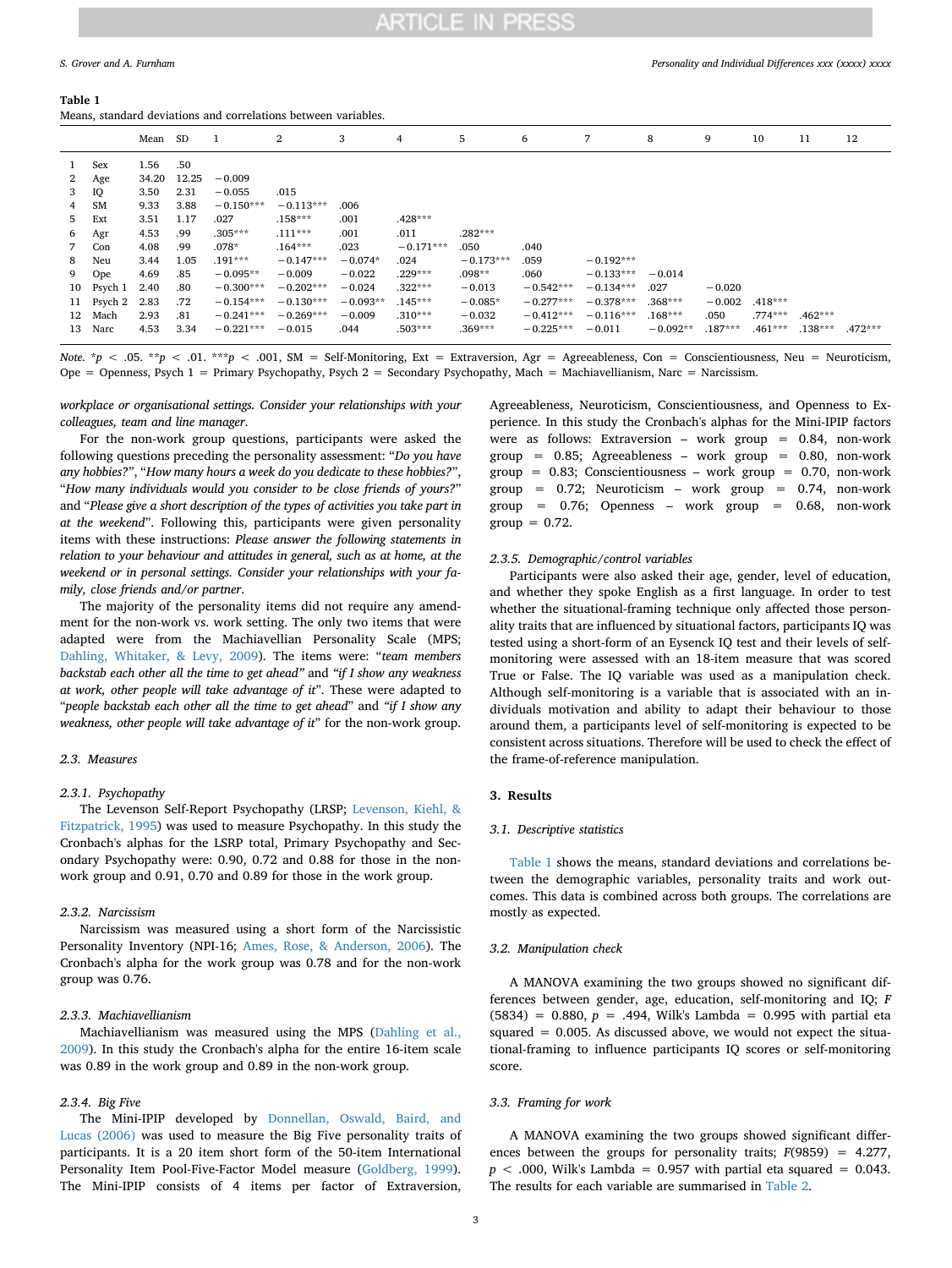<span id="page-3-0"></span>**Table 2** MANOVA findings comparing personality traits in work and non-work groups.

| Dependent variable       | Non-<br>work<br>mean | sd   | Work<br>mean | sd   | f     | sig.  | cohen's d |
|--------------------------|----------------------|------|--------------|------|-------|-------|-----------|
| Extraversion             | 3.43                 | 1.19 | 3.61         | 1.14 | 4.89  | .027  | .154      |
| Agreeableness            | 4.52                 | 1.01 | 4.55         | .97  | .26   | .612  | .030      |
| Conscientiousness        | 3.94                 | 1.01 | 4.20         | .96  | 15.28 | .000. | .264      |
| Neuroticism              | 3.53                 | 1.06 | 3.36         | 1.04 | 5.81  | .016  | .162      |
| <b>Openness</b>          | 4.65                 | .87  | 4.73         | .82  | 1.94  | .165  | .095      |
| Primary<br>Psychopathy   | 2.42                 | .79  | 2.37         | .80  | 1.02  | .312  | .063      |
| Secondary<br>Psychopathy | 2.87                 | .73  | 2.78         | .71  | 3.30  | .070  | .125      |
| Machiavellianism         | 3.01                 | .78  | 2.85         | .82  | 9.48  | .002  | .200      |
| Narcissism               | 4.51                 | 3.28 | 4.54         | 3.41 | .02   | .897  | .009      |

The differences between the groups for Extraversion, Conscientiousness, Neuroticism and Machiavellianism were all significant. Extraversion and Conscientiousness were higher in the work group than the non-work group, which supports **H1a**. The effect for Extraversion was not hypothesized but previous research has found situational differences for Extraversion [\(Fleeson, 2007\)](#page-5-1). Neuroticism was lower in the work group than the non-work group, showing support for **H1b**. Agreeableness was not significantly different between the groups so **H1c** was not supported. Machiavellianism was lower in the work group than the non-work group. However, due to multiple comparisons, a Bonferroni correction applied to the significance level gives a corrected value of  $p = .0056$ , which results in only Conscientiousness and Machiavellianism being significant. These results show support for **H1a** and **H2b**. The other Dark Triad traits were not significant so **H2a** and **H2c** were not supported.

#### *3.4. Gender differences at work*

A MANOVA examining differences between males and females in the work group showed significant differences between males and females for personality traits;  $F(9419) = 8.30, p < .000$ , Wilk's Lambda =  $0.849$  with partial eta squared =  $0.151$ . The results for each variable are summarised in [Table 3.](#page-3-1)

Utilising the more stringent alpha level of 0.0056 the following variables all show significant differences between the genders in the work group: Agreeableness, Neuroticism, Primary Psychopathy, Secondary Psychopathy, Machiavellianism and Narcissism. Men had lower levels of Agreeableness and Neuroticism and had higher levels of the Dark Triad traits.

#### *3.5. Gender differences in non-work group*

A MANOVA examining differences between males and females in

<span id="page-3-1"></span>**Table 3**

| MANOVA examining gender differences in the work group. |              |      |                |      |       |      |           |  |  |  |
|--------------------------------------------------------|--------------|------|----------------|------|-------|------|-----------|--|--|--|
| Dependent variable                                     | Male<br>mean | sd   | Female<br>mean | sd   | f     | sig. | cohen's d |  |  |  |
| Extraversion                                           | 3.62         | 1.16 | 3.60           | 1.13 | .013  | .910 | .017      |  |  |  |
| Agreeableness                                          | 4.29         | 1.03 | 4.77           | .87  | 27.36 | .000 | .508      |  |  |  |
| Conscientiousness                                      | 4.12         | .95  | 4.27           | .96  | 2.97  | .086 | .157      |  |  |  |
| Neuroticism                                            | 3.17         | .98  | 3.51           | 1.06 | 11.83 | .001 | .332      |  |  |  |
| <b>Openness</b>                                        | 4.85         | .78  | 4.64           | .84  | 7.68  | .006 | .258      |  |  |  |
| Primary<br>Psychopathy                                 | 2.62         | .86  | 2.16           | .69  | 36.44 | .000 | .597      |  |  |  |
| Secondary<br>Psychopathy                               | 2.89         | .74  | 2.69           | .67  | 9.19  | .003 | .285      |  |  |  |
| Machiavellianism                                       | 3.08         | .82  | 2.66           | .77  | 29.24 | .000 | .530      |  |  |  |
| Narcissism                                             | 5.35         | 3.57 | 3.89           | 3.13 | 20.45 | .000 | .438      |  |  |  |

<span id="page-3-2"></span>**Table 4** MANOVA examining gender differences in the non-work group.

| Dependent variable       | Male<br>mean | sd   | Female<br>mean | sd   | f     | sig. | cohen's d |
|--------------------------|--------------|------|----------------|------|-------|------|-----------|
| Extraversion             | 3.37         | 1.23 | 3.48           | 1.16 | .954  | .329 | .092      |
| Agreeableness            | 4.10         | 1.10 | 4.84           | .81  | 66.02 | .000 | .781      |
| Conscientiousness        | 3.85         | 1.01 | 4.02           | 1.00 | 3.06  | .081 | .169      |
| Neuroticism              | 3.27         | 1.08 | 3.73           | 1.01 | 20.91 | .000 | .442      |
| <b>Openness</b>          | 4.72         | .83  | 4.60           | .89  | 2.02  | .156 | .139      |
| Primary                  | 2.71         | .88  | 2.20           | .63  | 49.78 | .000 | .681      |
| Psychopathy              |              |      |                |      |       |      |           |
| Secondary<br>Psychopathy | 3.01         | .74  | 2.76           | .71  | 12.93 | .000 | .346      |
| Machiavellianism         | 3.22         | .82  | 2.85           | .72  | 25.90 | .000 | .484      |
| Narcissism               | 5.37         | 3.60 | 3.85           | 2.86 | 24.23 | .000 | .474      |

the non-work group showed significant differences between males and females for personality traits:  $F(9430) = 13.877$ ,  $p < .000$ , Wilk's Lambda =  $0.775$  with partial eta squared =  $0.225$ . The results for each variable are summarised in [Table 4.](#page-3-2)

The pattern of results for this analysis is identical to the previous analysis, which shows that regardless of situation, the differences between men and women are consistent in direction for both the work group and the non-work group. Both in general and at work, men had significantly higher levels of the Dark Triad traits than women. The majority of these effects remained significant with the more stringent alpha level ( $p = .0056$ ).

Furthermore, the partial Eta squared for the non-work group shows a greater effect size than the work group: 0.225 in the non-work group and 0.151 in the work group. Cohen's *d* for gender differences in Agreeableness at work is 0.508 and is 0.781 in the non-work condition. This suggests a larger difference between the genders in general than compared to at work. This shows support for **H3**.

Finally, a two-way MANOVA showed there were significant differences between the groups and also between males and females. However the overall omnibus test for the interaction between gender and situation was not significant;  $F(9857) = 0.776$ ,  $p = .639$ , Wilk's Lambda =  $0.992$  with partial eta squared = 0.008. However, examining the individual variable results showed that Agreeableness was close to the standard significance threshold;  $p = .044$ . Agreeableness was higher in the non-work group for females than in the work group but was lower for men in the non-work group than the work group, see [Fig. 1.](#page-4-0)

#### **4. Discussion**

The majority of hypotheses in this study were supported by the results. Framing individuals to think of work when reporting their personality lead them to report behaviour that was more Extraverted, Conscientious, more Emotional Stable (less neurotic), and less Machiavellian. The results for the Big Five traits are in line with those found by previous studies [\(Donahue & Harary, 1998;](#page-5-6) [Fleeson, 2007](#page-5-1); [Robinson, 2009;](#page-5-7) [Sheldon et al., 1997](#page-5-8)). Previous research has suggested that individuals are likely to display more prosocial behaviour in the workplace compared to other situations because non-prosocial behaviour may lead to termination in the workplace [\(Donahue &](#page-5-6) [Harary, 1998](#page-5-6)). Additionally, even if an individual does not lose their job if they display non-prosocial behaviour they may be more likely to be ostracized from their colleagues or team members, which may lead to poorer performance.

Not all of the Dark Triad traits were found to be significantly different in the work group compared to the non-work group. Narcissism was not significant but the mean level of Narcissism was 4.53 and previous research has found a curvilinear relationship between Narcissism and leadership [\(Grijalva et al., 2015a\)](#page-5-18), so the level of Narcissism in these groups may have been under the threshold and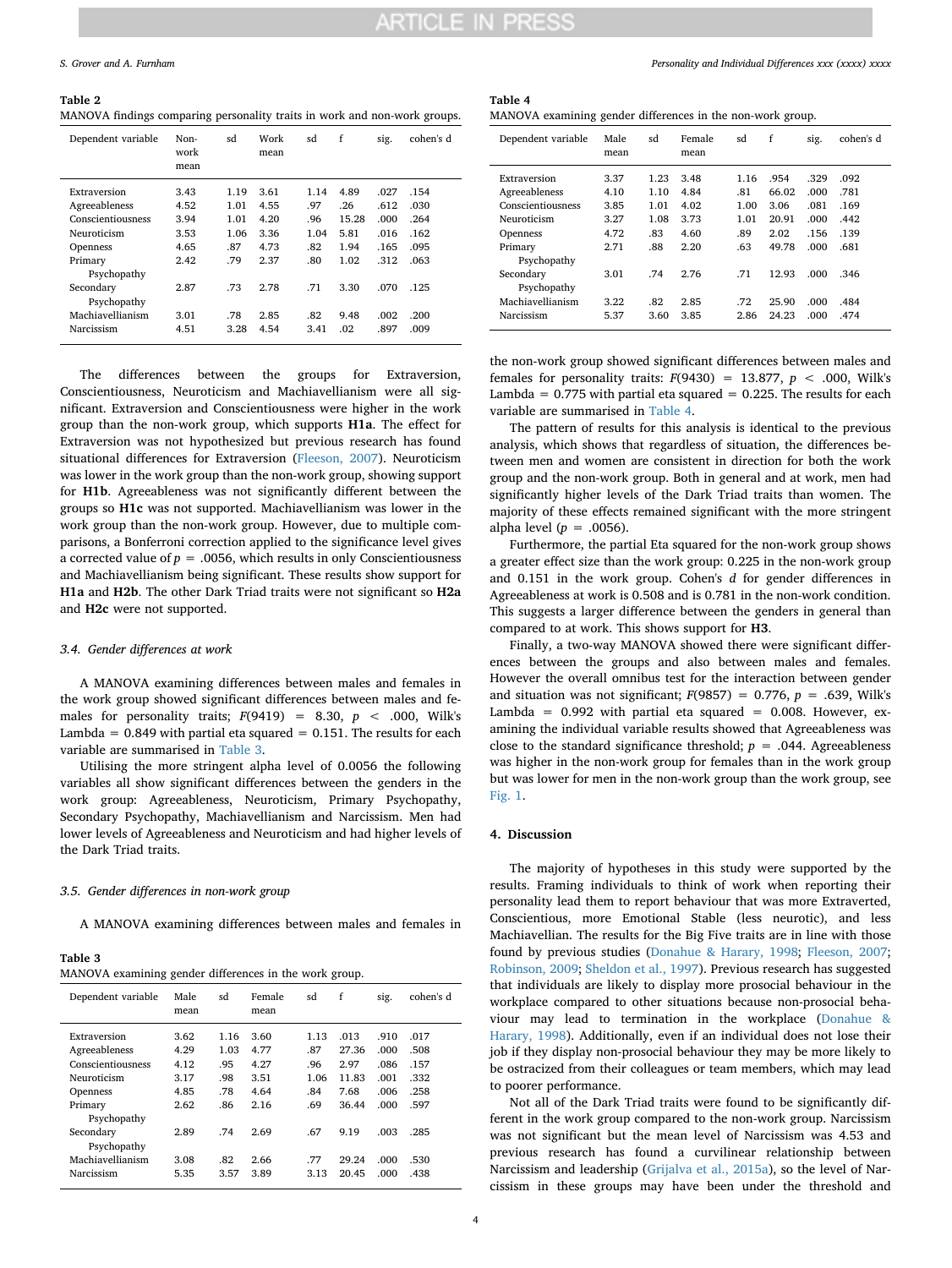## **ARTICLE IN PRESS**

<span id="page-4-0"></span>

**Fig. 1.** Interaction of gender and groups for Agreeableness.

therefore beneficial in the workplace. The results for Secondary Psychopathy were close to significance with  $p = .07$ , the lack of significance could suggest that some aspects of Secondary Psychopathy, such as sensation seeking, could be positive for the workplace. Individuals with Secondary Psychopathy could be seen as fun, so work colleagues enjoy being around them and the individual's performance may benefit from this. The results for Primary Psychopathy are surprising given the correlation between Primary Psychopathy and Machiavellianism,  $r = 0.77$ , was so high. This result could mean that aspects of Primary Psychopathy may be beneficial at work. Furthermore, the sample for this study was diverse in terms of job role, organisation and sector. Research has shown that certain traits are more beneficial in certain roles and industries, for example Extraversion in a sales or leadership role.

The results for gender difference align with previous research that women report lower levels of the Dark Triad traits. However, the size of the gender difference was lower in the work group compared to the non-work group. This supports the theory that an individual's behaviour is constrained in the workplace, if a smaller range of personality traits, such as those that are prosocial, are acceptable in the workplace then both men and women will attempt to display those behaviours and therefore are going to be closer in terms of their reported personality and the difference in personality between the genders will be smaller. The work group was still found to show gender differences, so although men and women are potentially constrained to displaying prosocial behaviour in the workplace. Women on average still report lower levels of the Dark Triad traits than men, showing that gender differences are consistent and women may inherently have fewer Dark Triad traits than men. No interaction was found between gender and situation, which suggests that the effect of framing for work is consistent across men and women. However, further investigation is necessary for the Dark Triad traits as there was a significant result for Agreeableness, however this may have just been due to chance as a number of variables were tested in the model and at a corrected significance level the interaction is not significant.

### *4.1. Limitations and future research*

All of the variables in this study were self-report, so common method variance may be inflating the results found. Follow up research should gather observer-rated personality to see if the differences between personality at work and in general is different for those around the individual, potentially a partner or friend for the general personality and a colleague or supervisor for the work personality. Furthermore, the situational-framing intervention may have increased social desirability and impression management. Participants may have reported behaviour and attitudes that they thought should be displayed in the workplace and would be desirable to an employer but they do not actually behave that way in the workplace. There is some research that suggests candidates use impression management during the selection process but do not display that behaviour in the job ([Peck &](#page-5-19) [Levashina, 2017\)](#page-5-19). However, as this was not a personality assessment for employee selection it is unlikely that individuals were impression managing the personality traits they reported.

Additionally, this study was a between subjects design so the differences between the two groups could have been pre-existing rather than due to the framing of the personality assessment. Due to the number of variables, a within-subjects design would have been too time consuming. However, future research could focus specifically on the Dark Triad traits and a within subjects design.

Although the framing of work seemed to have the desired effect, the non-work group was given some instructions about their behaviour in general, this may have in some way influenced the participants but it is unclear what effect it may have had. Additionally, as individuals in the non-work were given a number of different relationships or settings to consider: home, friends or time alone. Some participants may have responded with their behaviour with very intimate relationships and others may have responded with their behaviour with acquaintances. Intimacy of a relationship is likely to influence the level of authenticity an individual may display in terms of their attitudes and behaviours. Therefore, it is important that follow up research is more prescriptive in